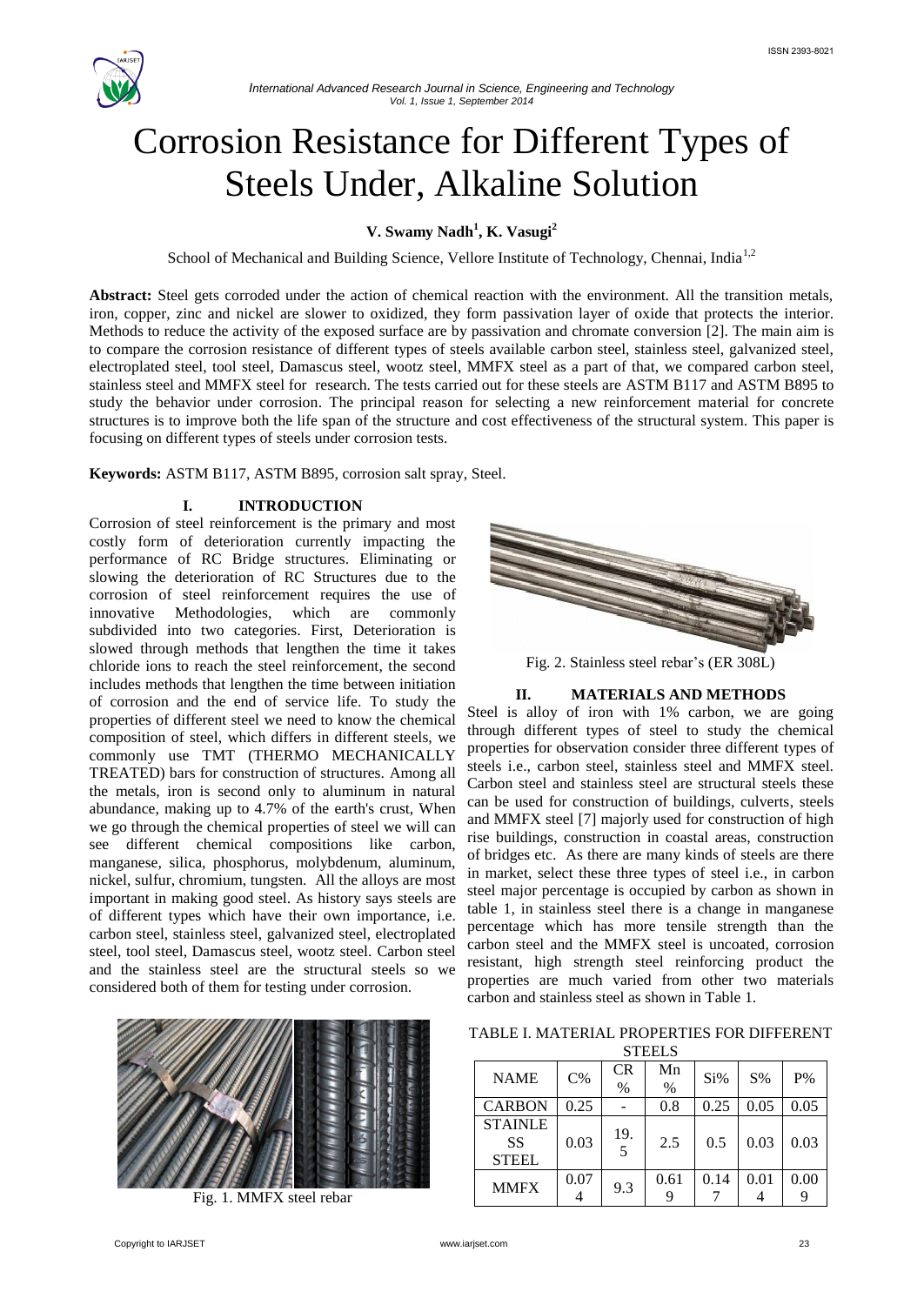

#### *International Advanced Research Journal in Science, Engineering and Technology Vol. 1, Issue 1, September 2014*

The above chemical composition of each type of steel represents their importance, when compare those there is fluctuating in carbon % in all the steels, steel with more than 0.2% considered as carbon steel and the steel with chromium% is well known as corrosion resistant material, material with high percentage of manganese gives hardness and molybdenum improves wear resistance to steel.

The methods followed to compare the properties of steel; here we considered the standard tests for testing the steel under corrosion.

#### *A. CHEMICAL TESTS*

ASTM B895 (immersion in 5% NaCl) and ASTM B117 (salt spray testing) this tests gives the chemical reactions corrosion values.

#### **III. METHODOLOGY**

Select the materials required, according to ASTM B895[8] there are two methods for evaluating the ability of steel parts/specimens to resist corrosion when immersed in an aqueous solution of sodium chloride (5% NaCl) and in salt A. spray experiment.

#### *A. IMMERSION TEST*

Test specimens are examined periodically and the time of the first appearance of rust is used to indicate the end point. Continual exposure to the specimens to sodium chloride solution to know when the full corrosion occurs as a function of time.

#### *B. SALT SPRAY TESTING*

Salt spray testing was conducted in accordance with ASTM B117 at assuring testing services; this practice provides a controlled corrosion environment that has been utilized to produce relative corrosion resistance information for specimens exposed in salt spray chamber. One test specimen was placed in ASTM B117 (Salt spray chamber) continues fog of NaCl is passed through the salt solution reservoir to fog chamber as shown in fig.

A supply of suitably conditioned compressed air, specimen supports, provision for heating the chamber, the drops of solution that fall from the specimen shell not be returned to the solution reservoir for re-spraying.



Fig. 3. Salt Spray Chamber ASTM B 117 (high pressure)



Fig. 4. Salt Spray Chamber with solution tank (ASTM B 895)

#### **IV. RESULTS AND DISCUSSIONS**

Steel Specimens are allowed for corrosion testing under the salt spray experiment showing results for various amounts of rust or stain from ASTM B895. Test conducted in this equipment are to be referred for every hour to get the accurate results.

#### *A. Steel 1 (carbon steel)*

Carbon steel specimens are allowed for corrosion testing under ASTM B117, first rest of formation is observed at  $12<sup>th</sup>$  hour as shown in table 2, specimen is observed for every hour and continuous exposure to sodium chloride gives full rust formation at  $24<sup>th</sup>$  hour. As the chemical composition of carbon steel says that it consumes 2% of carbon from that the rust formation is observed at 24th hour as shown in table II.

| Carbon     | <b>Test</b>          | <b>Initial</b> | <b>Final rust</b> |  |
|------------|----------------------|----------------|-------------------|--|
| steel      | conducted            | rust hours     | hours             |  |
|            | <b>ASTM</b>          |                |                   |  |
| Specimen 1 | $B117$ and           | 12             | 24                |  |
|            | <b>ASTM</b>          |                |                   |  |
|            | <b>B119</b>          |                |                   |  |
| Specimen 2 | <b>ASTM</b>          |                |                   |  |
|            | <b>B117</b> and      | 11.45          | 24                |  |
|            | <b>ASTM</b>          |                |                   |  |
|            | <b>B119</b>          |                |                   |  |
| Specimen 3 | <b>ASTM</b>          |                |                   |  |
|            | B <sub>117</sub> and | 12             | 23                |  |
|            | <b>ASTM</b>          |                |                   |  |
|            | <b>B119</b>          |                |                   |  |

TABLE II. TEST TIMINGS OF CARBON STEEL



Fig. 5. Sodium Chloride Solution tank (5% NaCl)